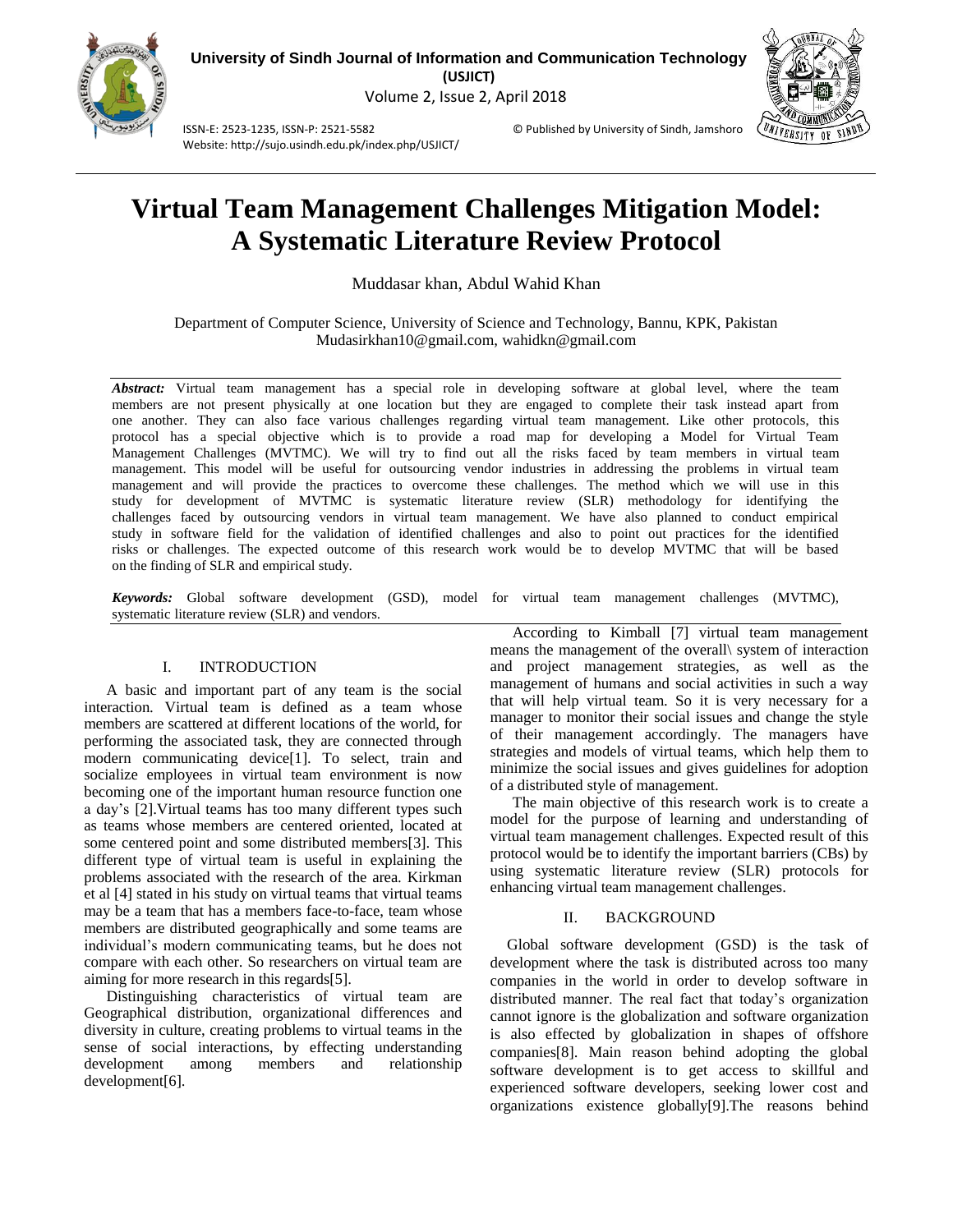encouraging GSD are; small number of skillful employees, round the clock software development as negotiated with customers, the rate of cost may vary country to country, and government tax policy favorable to customer encouraging GSD[\[10\]](#page-5-9). Now a days software are developed in a distributed manner throughout the world for the purpose of low cost, less amount of time taken as work is distributed among too many software developers, and for high quality of products[\[11\]](#page-5-10). The reason behind the adopting the approach of global software development is the reduced cost as compared to normal organizations, high quality of products and increased benefits from the software products[\[12\]](#page-5-11).

Some 25 to 30 years ago, virtual organization came into existence when technology makes it possible to work at home and manage the business from there[\[13,](#page-5-12) [14\]](#page-5-13). Since from that time such term like virtual organizations, virtual management, classroom virtual management and virtual corporation were used widely in the literature concerned[\[15-](#page-5-14) [17\]](#page-5-14).

There are three types of virtual organizations that will be discussed here in this literature.

The first type is in which organization outsources some part of the activities of the whole business, thus forming alliance which is virtual for achieving organizational objectives[\[18\]](#page-5-15).

The second type of virtual organization is a conceptual organization which is 'abstract. Abstract means that it is unseen and is existed in the mind of those people who makes a specific organization[\[19\]](#page-5-16).

The final and third one is that type of virtual organizations which are formed by links not physical in nature, means virtual, through use of information technology[\[20\]](#page-5-17),

There are four characteristics of virtual team and each characteristic is defined in detail as below[\[21\]](#page-5-18).

#### *A. Connectivity*

Thinking about connectivity means that which kind of barriers has been broken, what kind of structural modification has gained and unity of what kind would be achieved. Many virtual team or organizations break the barrier of distance by use of technology; distance irrelevant. Unity among different groups with different aims is created by connectivity.

#### *B. Purpose*

Purpose means that how much benefits one can get from virtual organization. Speedy development and to save space are quantifiable aspect of this category. User, coworker and employees satisfaction are also important factor of the purpose. Connectivity and purpose describe the benefit aspect of virtual organization. If the purpose is stronger one and more the selective the arrangement is, the result will be more stable for the virtual organization.

#### *C. Technology*

Our main focus in this paper would be on technology.in technology information technology would be our area of target. Information technology has resulted in breaking of the barriers as telecommunications has finished the concept of distances, databases gives organizations a kind of memory and so makes time irrelevant and finally multimedia like audio and video creates virtual reality by using sound and moving pictures.

### *D. Boundary*

For virtual organizations, traditional physical boundaries have no meaning now a days. Similarly to separate the parts of a virtual team to those that are not the parts of a virtual team, efficient boundaries are needed to be established. This is the only way through which outside temperance is blocked with the organization or get advantages from it for which they are not allowed. As progress in communication and information technology is made, virtual organization's boundaries become well established but at the other hand less visible. Measuring the virtually of the organization, the invisibility would be an important indicator. The boundaries which are more invisible, the organization will be more virtual.

We have found from the literature review that there are various types of challenges regarding virtual team management. Bradley et al. [\[22\]](#page-5-19) have found some basic challenges faced during virtual team management such as: 'creating trust among the team workers', 'thinking of loneliness among virtual team members', 'equalizing skills among virtual team members' and 'monitoring and supervising the member of a virtual team'.

The main challenges are, cultural differences among different races and the coordination among the members problem[\[23\]](#page-5-20) to develop a confidence among the members is the second challenge which must be kept in mind in dealing with such kind of organizations[\[23\]](#page-5-20). Without knowing the position for outsourcing is the result of failure for many organizations which they don't know[\[24\]](#page-5-21).Sahay [\[23\]](#page-5-20) has pointed out the problems that were cultural related.

The most common and main challenge that virtual team members are facing is the challenge of good communication and cooperation, as compared to communicating and networking technologies, face to face communication is very rich in information transferring, which is missed in virtual team interaction[\[25\]](#page-5-22).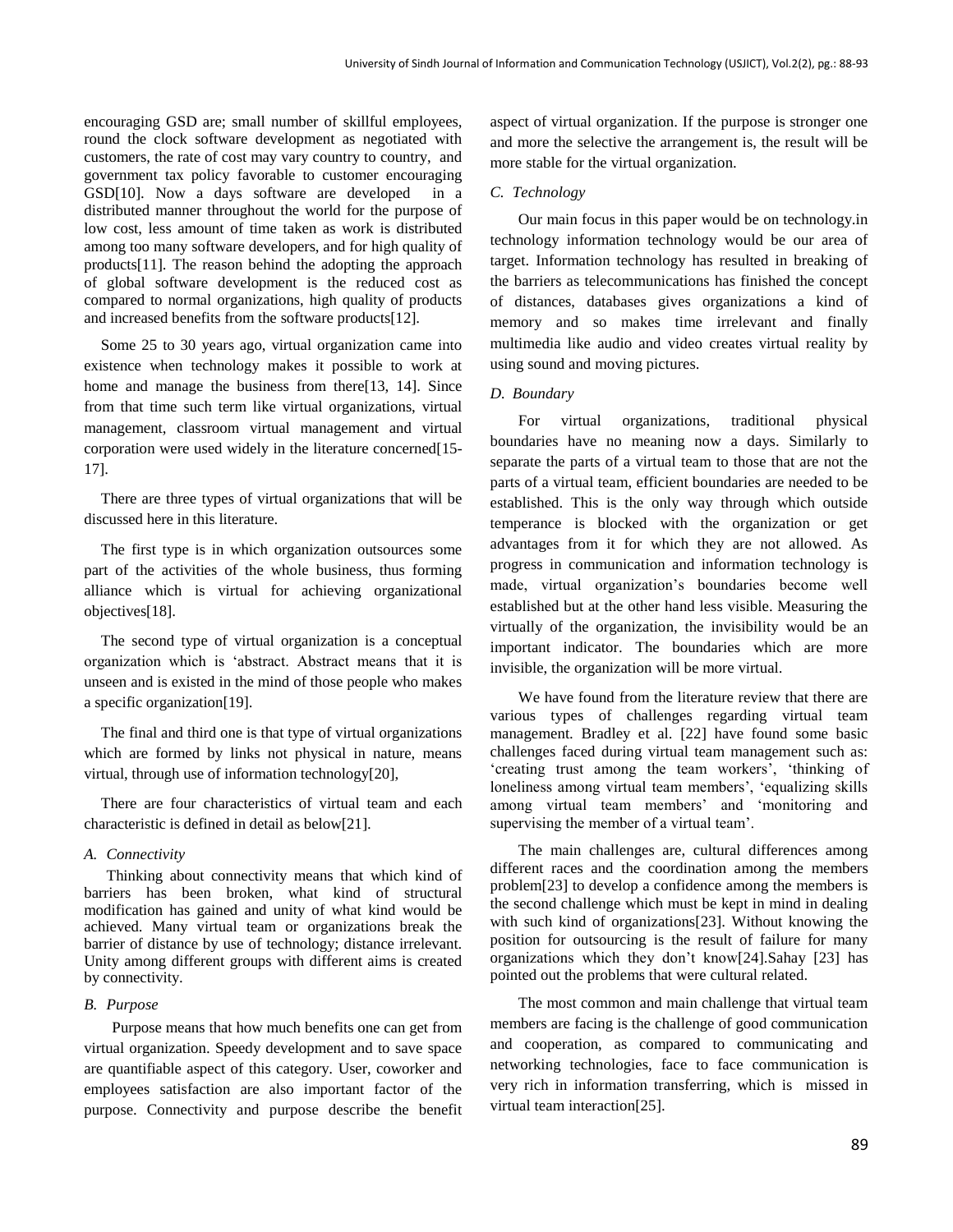# III. SYSTEMATIC LITERATURE REVIEW PROTOCOL

In research work, we would use Systematic Literature Review for getting the required information from the literature. SLR a systematic way is needed. We have planned to collect the challenges faced by the offshore software development outsourcing (OSDO) vender organization in virtual team management through SLR. The SLR has three important types of systematic review, planning the review, conducting the review and reporting the review [\[26\]](#page-5-23). In this research work, we will to deal with the planning phase; the planning the review type will yields the systematic review protocol which generates the purpose and method for review. Researcher's bias possibility is reduced by pre-defined protocol definition[\[26\]](#page-5-23). To design a protocol, we have to study various protocols for the purpose of guidance [\[27-29\]](#page-5-24).

## IV. RESEARCH QUESTIONS

*RQ1*. What the barriers are, to be escaped from, by offshore software development outsourcing vendor organizations in order to design an effective virtual team management?

*RQ2*. What are the real-world practices used for mitigation of virtual team management challenges?

## *A. Constructing Search Term*

The following literature will help us to design a search term which is related to our research question.

*Population***:** Software buyers and venders.

*Intervention***:** problems, challenges.

*Outcomes of relevance:* virtual team management model.

*Experimental Design***:** Empirical studies, systematic

literature review, experts" opinions, case studies.

Our research question with the above details is given below: *RQ1.* 

[What challenges/ barriers/ problems]………"INTERVENTION" to be escaped by [Vendor]…"POPULATION" for the purpose of designing an [Efficient model for virtual team management] "OUTCOMES OF RELEVANCE".

# *RQ2.*

[What are the real world practices]… "INTERVENTION" as pointed out in [Virtual team management literature]… "POPULATION" for mitigation [Virtual team management challenges]"RESULT OF RELEVANCE".

# V. SEARCH STRATEGIES

# A. Trial Search:

We would use this kind of search, trial search, by using the below string in Google scholar, Science Direct, IEEE Xplore, SpringerLink and ACM digital library.

*Trial search string* 

(("software outsourcing" OR "global software development" OR "global software engineering") AND ("virtual team" OR "virtual group" OR "logical group") AND (Management OR arrangement OR sorting) AND (challenges OR barriers OR obstacles OR risks OR hurdles) AND (solution OR practices))

The research papers obtained by applying the above string would be used as a guideline for the development and validation of the most commonly used search strings in a specific protocol.

## *B. Identifying Search Terms Characteristics*

For making search strings, the following strategies would be used.

**a)** In order to obtain some main term, research question would be used.

*b)* Main terms that has been derived, one has to find out alternative words or spellings.

*c)* Major keywords would be verified in some standard paper.

*d)* Boolean operator would be used if system allows to do so Boolean operator "OR" is used for the concatenation of alternative spellings and synonyms whereas "AND" operator is used for the concatenation of major terms.

*e***)** Search strategies are integrated into a summarized one, if needed Integrate.

# *Results for a)*

*RQ1***:** virtual team management, barriers, challenges, obstacle to client, process of client selection.

*RQ2***:** virtual team management, Real World, practices, mitigation of challenges.

*Results for b)*

*(i) RQ1:*

*Outsourcing;* ("software outsourcing" OR "global software development")

*Virtual team:* ("virtual team" OR "virtual group" OR "virtual assembly" OR "virtual gathering")

*Challenges***:** (challenges OR barrier OR obstacles OR hurdles OR risks OR "risk analysis" OR "critical factors")

*Vendor(s):* ( vendor OR service-provider OR dealer OR trader OR marketer OR seller OR developer)

*Management:* ("Management" OR "arrangement" OR "sorting")

*(ii) RQ2:* 

*Practice***:** (Solution OR "Best practice" OR practice OR "Lessons learned" OR "Process improvement" OR "Process enhancement" OR "Process innovation") AND (mitigation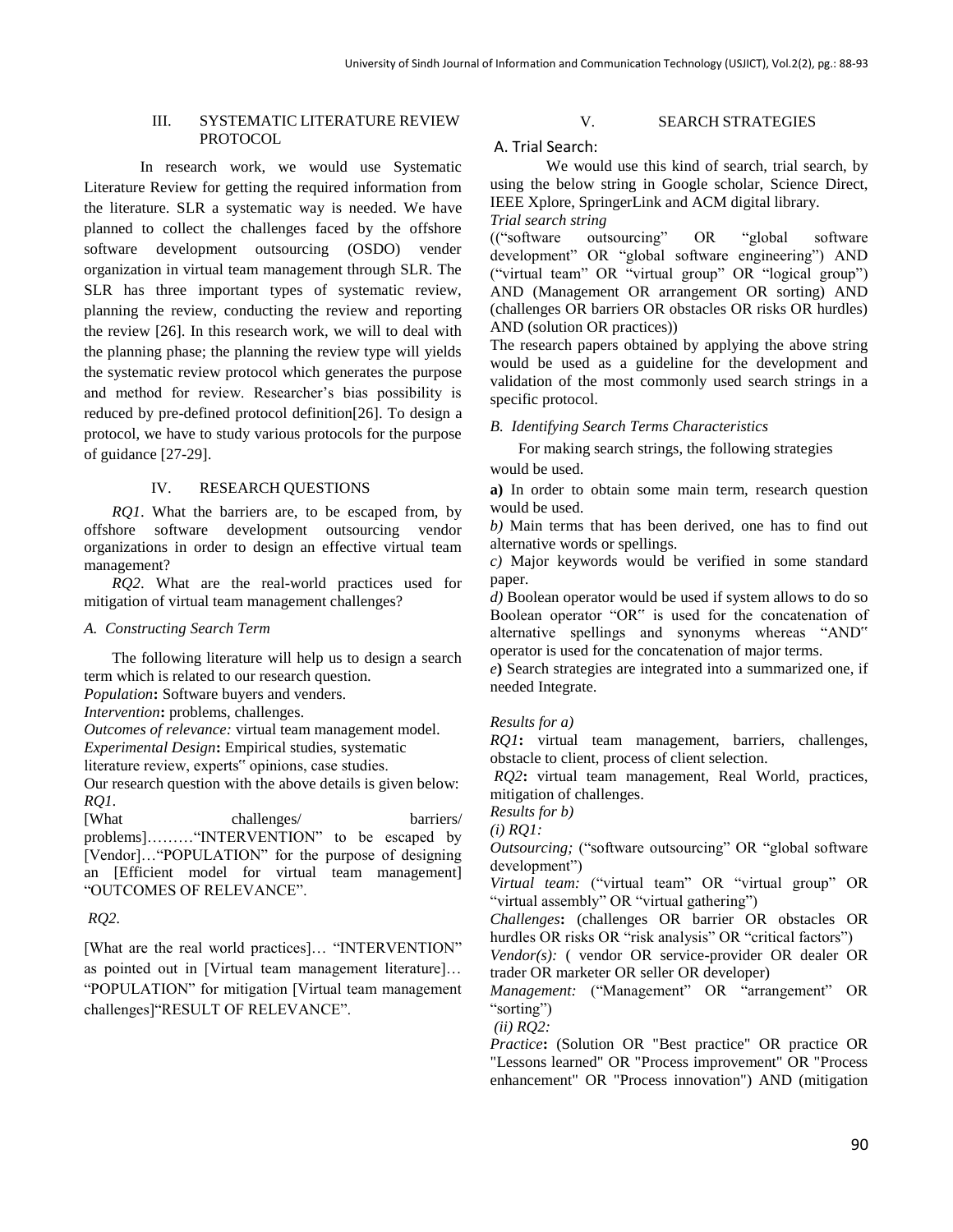OR minimization) AND ("virtual team management challenges")

*Result for c)* 

 Team, team management, virtual team, virtual team management, challenges, barriers, criteria for dealer selection, risk analysis, outsourcing alliance, vendor screening,

## *Result for d)*

*(i) RQ1:* 

(("virtual team" OR "virtual group" OR "virtual assembly" OR "virtual gathering") AND (challenges OR barrier OR obstacles OR hurdles OR risks OR "risk analysis" OR "critical factors") AND ("Management" OR "arrangement" OR "sorting")).

*(ii) RQ2:* 

(Solution OR "Best practice" OR practice OR "Lessons learned" OR "Process improvement" OR "Process enhancement" OR "Process innovation" OR SPI OR Advice).

(("software outsourcing" OR "global software development") AND ("virtual team" OR "virtual group") AND (Management OR arrangement OR sorting) AND (challenges OR barriers OR risks OR hurdles OR problems OR "risk analysis" OR "critical factors") AND (solution OR practices OR "best practices" OR "lessons learned" OR "process improvement" OR "process enhancement" OR "process innovation" OR SPI OR advice)).

| Search engine         | Total<br>found | Primary<br>selected | Final<br>selection |
|-----------------------|----------------|---------------------|--------------------|
| Springer link         | 2230           | 280                 | 56                 |
| <b>IEEE</b>           | 1303           | 210                 | 33                 |
| ACM                   | 877            | 110                 | 15                 |
| Google Scholar        | 710            | 60                  | 06                 |
| <b>Science Direct</b> | 612            | 56                  | 06                 |
| Total                 | 5732           | 716                 | 116                |

TABLE1. SUMMARY OF SEARCH RESULTS

*C. Resources that would be searched in this research work*

*A.* IEEE Xplore

<http://ieeexplore.ieee.org/Xplore/guesthome.jsp>

- *B.* ACM Portal [http://dl.acm.org](http://dl.acm.org/)
- *C.* Science Direct [www.sciencedirect.com](http://www.sciencedirect.com/)
- *D.* Springer Link [www.springerlink.com](http://www.springerlink.com/)
- *E.* GoogleScholar [www.scholar.google.com](http://www.scholar.google.com/)

# VI. SELECTION OF PUBLICATION

This part of our research work explains the criteria for inclusion, exclusion and at the last for primary source of information, so we would include only those research publications that are relevant to our research question main focus of us in this paper would be on offshore outsourcing.

## *A. Inclusion Criteria*

Criteria for inclusion is used for the purpose of to which part should be included in the literature which is found by search string. Data extraction will use the finding of the search string.

Our criteria will be challenges in virtual team management and paper that are written in English. The criteria are given below:

- Include those kinds of literature which are related to vendor's capability for virtual team management challenges.
- Include that kind of literature that clearly states the barriers faced in virtual team management
- Include the literature which is related to the encouragement of virtual team management challenges.
- Include that literature which states the problems in virtual team management challenges.
- Include that literature which states the effectiveness in virtual team management challenges. .
- Include that kind of papers and literature which are composed in English as a medium.
- Include that kind of literature whose main title is about virtual team management challenges.
- Include that kind of papers that have keyword which are defined in our main search string.

## *B. Exclusion Criteria*

This type of criteria is related to that kind in which papers are not considered for inclusion in our research work found by the search string. The main points to be excluded are as under.

- Exclude those types of literature that is not related to the research questions.
- Exclude that types of literature in which there is no words related to clients or venders or users.
- Exclude that types of literature in which challenges or barriers are not mentioned.
- Exclude the literature which doesn't satisfy with the virtual team management challenges.
- Exclude the literature that is based on expert opinions.
- Exclude the literature or papers which are duplicated.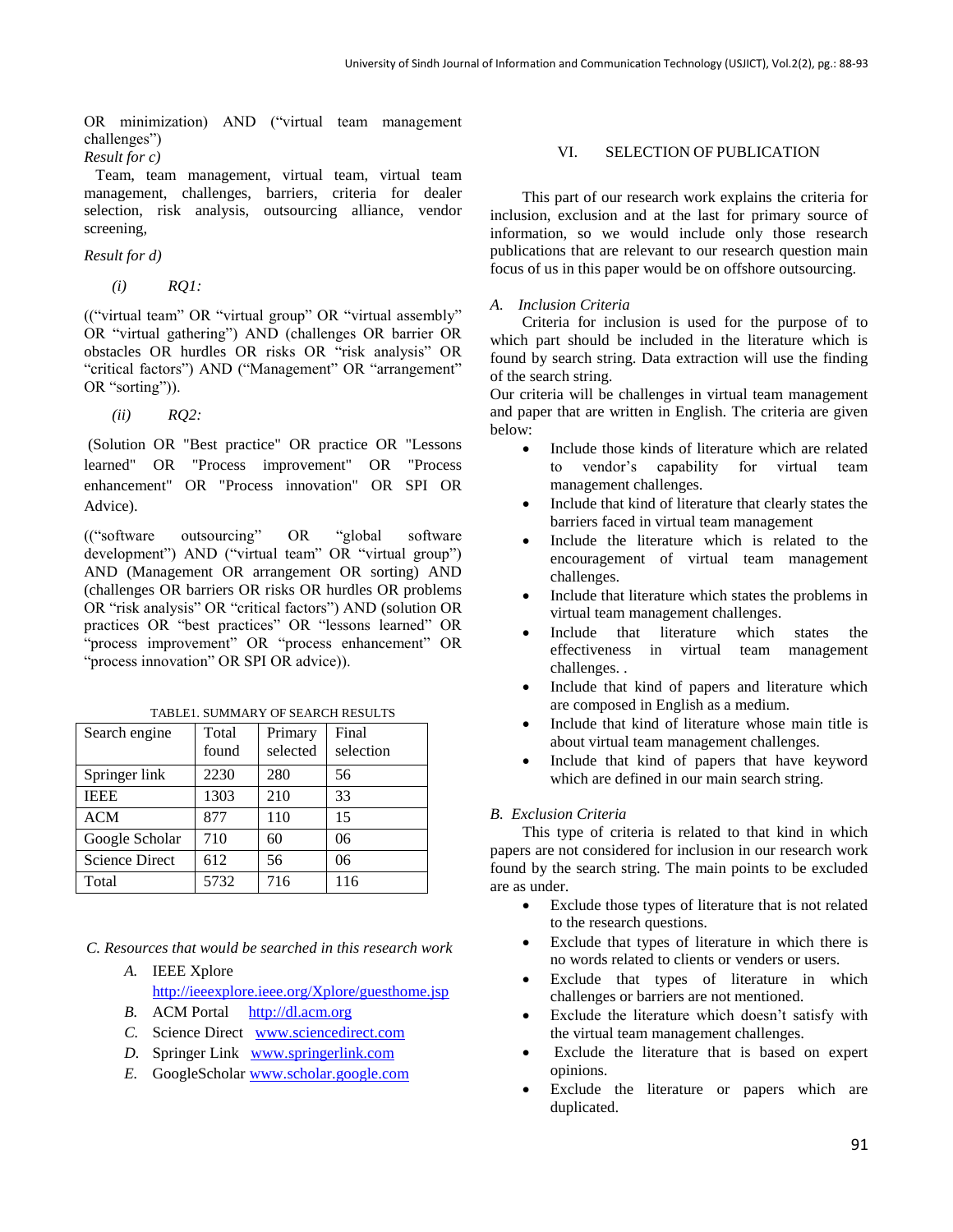#### *C. Selecting Primary Sources*

In this section, selection of primary sources is done here through viewing the title of the paper, keywords in the literature, and abstract of the literature. The main aim of this section is not to include all those sections which are irrelevant to our wants and goals of the research work.

The whole study is done in order to check the inclusion/exclusion criteria by viewing the whole literature. The source is reviewed by secondary reviewer for the purpose of exclusion or inclusion of a particular literature. The findings are properly stored of the primary source. At the final review the primary source information is decided whether in exclude or include.

## VII. PUBLICATION QUALITY ASSESSMENT

When the final choice of selection is made, then the quality measurement is done. Quality assessment is done in line with the data extraction. Quality performance would depends on the below points.

When the process in completed, the above points would be treated as "YES" or "NA" or "NO".

For the purpose of validation, my supervisor would score a small subset.

# VIII. DATA EXTRACTION STRATEGY

#### *A Primary Study Data*

This kind of study is used for the purpose of information gathering form the literature and its main focus would be on the satisfaction of research question. Information extracted from the literature is as below. Data collection from the publication is performed through this study.

- Literature details (Title, Authors, Journal/Conference title, etc.
- Information that points to research questions.

Data that would address the research question are as follows.

*RQ1***:** virtual team management challenges from vendors' point of view

a. Background Data, Critical Barrier Factors (CBs): it is that kind of factors that don't have positive effect virtual team management challenges

*RQ2:* 

- b. Background Data, Practices: it is that kind of practice or solutions which are pointed out in the literature for the development of virtual team management challenges.
- Below are the data that are gathered through data extraction Table as shown in Table 2.

#### TABLE 2. DATA EXTRACTION TABLE

|   | Date of review                                                                       |
|---|--------------------------------------------------------------------------------------|
|   | Title                                                                                |
|   | Authors                                                                              |
|   | Reference                                                                            |
|   | Database                                                                             |
| ٠ | Methodology (interview, case study, report, survey, etc.)                            |
|   | Sample Population                                                                    |
| ٠ | <b>Publication Quality Description</b>                                               |
|   | Organization Type (Software house, University, Research institute etc.)              |
|   | Company size (small, medium, large)                                                  |
|   | Country / location of the analysis                                                   |
|   | Year                                                                                 |
|   | Critical Barriers (CBs): factors that have a negative impact on software outsourcing |
|   | clients in the selection of software development outsourcing vendors in outsourcing  |
|   | contract management.                                                                 |
|   | Real world practices as identified in the literature for virtual team management     |
|   | challenges.                                                                          |

## *B Data Extraction Process*

Single researcher can perform the primary review process and he will be responsible for data extraction. If there is an issue the data extraction, the secondary reviewer can give the help. The responsibility of data extraction is on the shoulders of the primary reviewer. The job of the secondary reviewer is to select the literature randomly from the present literature produced by primary reviewer. From randomly selected publication, the secondary reviewer gets the literature independently and would compare it with the findings of primary reviewer.

### *C Data Storage*

For each publication, the data or information would be stored on SPSS document and would be saved at the local hard drive of University of Science and Technology Bannu.

#### IX. DATA SYNTHESIS

Summary table is used for the purpose of data synthesis, the summary table would have columns (Serial Number, challenges, Frequency, Percentages) showing the list of all the virtual team management challenges along with their frequencies and percentages.

## X. VALIDATION OF THE REVIEW PROTOCOL

The protocol was validated through my supervisor, external reviewer and research group of UST Bannu.

## XI. DIVERGENCES

If there is any changes in the protocol that may be resulted from the literature study will be stored on a new Appendix to this document.

# XII. LIMITATION

• Digital libraries like CiteSeerX and Science Direct don't give sufficient result.